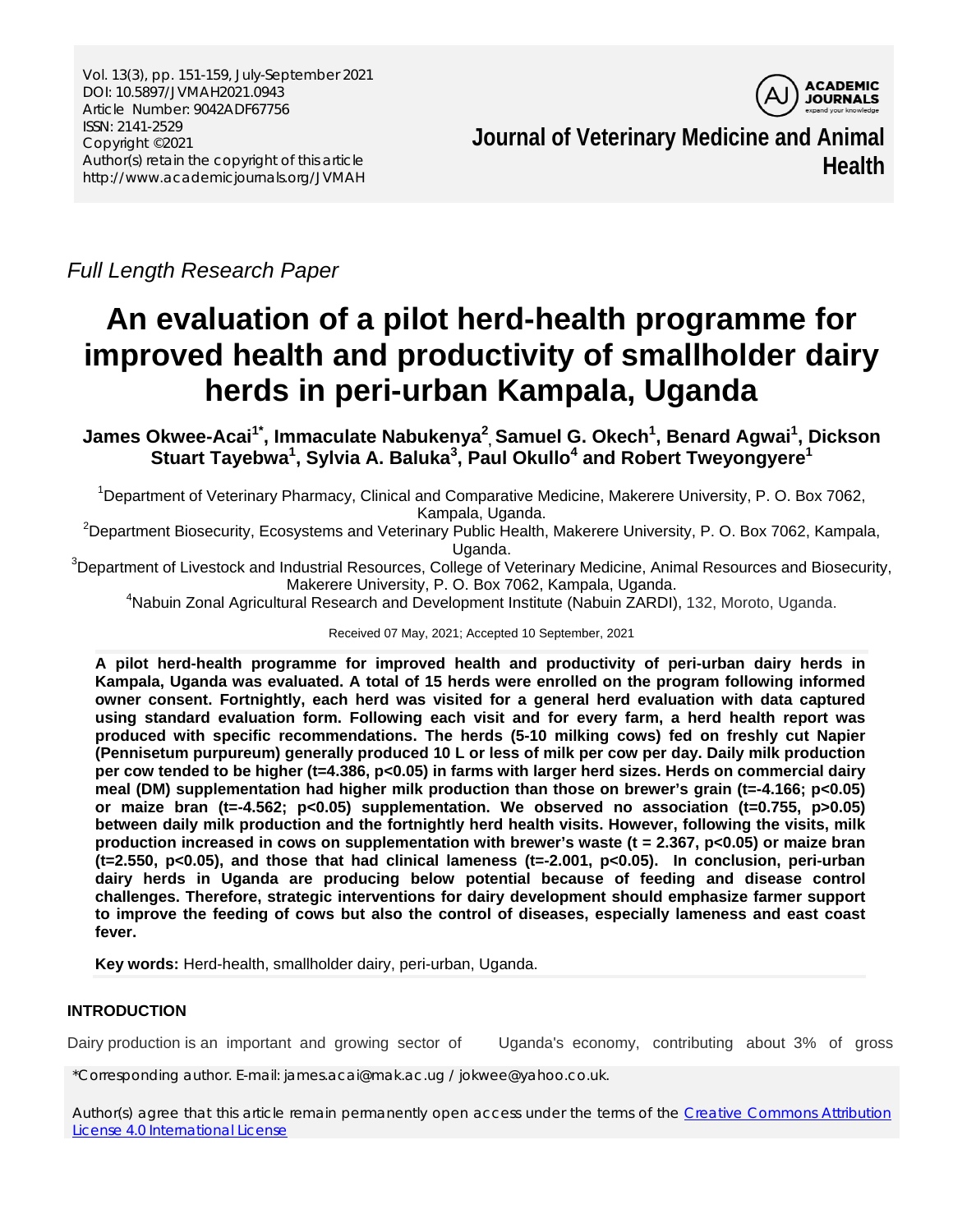domestic product (GDP) and up to 10% of total agricultural output (EADD, 2008). However, production is characteristically low-input with herds raised largely on pastures and minimal to no feed supplementation (Fonteh et al., 2005). Thus, dairy herds in Uganda produce below potential, with a cow usually producing approximately 10 L or less of milk per day (Fonteh et al., 2005). In extensive pasture-based systems, such low level of production is considered efficient because limited inputs are used in production. However, in intensive high input dairy production systems, higher daily milk yield per cow is required to ensure profitability of the farms (Vellinga et al., 2011). Such herds require sufficient quantities of nutritious pasture supplemented with a balanced dairy ration (Yilmaz et al., 2020). Furthermore, economic efficiency of dairy herds is often dependent on reliable dairy herd-health programmes (Kossaibati and Esslemont, 1997). However, these approaches to dairy herd management are used mainly by established commercial dairy farmers.

Smallholder dairy production is an important economic activity in metropolitan Kampala (Katongole et al., 2012). Unlike established commercial farmers, smallholders find it too costly to provide balanced high-quality rations to their herds (Katongole et al., 2012). They, thus, tend to utilize readily available but unprocessed residues such as maize bran (BR) or brewer's (spent) grain (BW) as alternative feed supplements for milking cows (Chanie and Fievez, 2017). Overzealous feeding of grain products to improve milk production has been associated with high incidence of laminitis, a leading cause of debilitating lameness in dairy cattle (Nocek, 1997). Besides mastitis and infertility, lameness is today considered the most important cause of production losses in intensive dairy systems (Ozsvari, 2017). Thus, working with smallholder farmers to improve utilization of the readily available bran or brewer's waste as feed supplements to lactating dairy cow cannot be overemphasized.

Besides the challenges with feeding, dairy smallholders are also usually not well supported by extension services (Gertzell et al., 2021). They are often dependent on casebased interventions where a veterinary practitioner (usually ambulatory), waits and responds only to calls by farmers with sick animals, and his or her role stops at attending to the sick animal. This is unlike herd-health where regular scheduled visits are made to holistically assess and give advice or intervention on health, welfare and productivity of herds (Mulligan et al., 2006; Nwanta et al., 2011). Herd-health and productivity monitoring programmes are thus, a mainstay of profitable dairy production systems in developed economies (Kossaibati and Esslemont, 1997). We expected a strong association between programmed herd health visits and gradual improvement in health and productivity (milk yield) of the smallholder dairy herds in peri-urban Kampala that participated in the programme.

#### **MATERIALS AND METHODS**

#### **Study area**

A dairy herd-health programme was developed and evaluated in the peri-urban areas of Kampala, Uganda (Figure 1). The pilot programme was implemented on smallholder farms currently served by the Large Animal Clinic (LAC) of the Department of Veterinary Pharmacy, Clinical and Comparative Medicine, Makerere University, Kampala, Uganda. Some of the farms were within Kampala (00°18′49″N 32°34′52″E), the commercial and administrative capital of Uganda. Most farms were from the surrounding districts of Wakiso (00°24′N 32°29′E) and Mukono (00°28′50″N 32°46′14″E) which are part of the greater metropolitan Kampala.

#### **Study design and selection of study farms and animals**

The study animals were stall-fed (zero-grazed) dairy cattle in periurban communities in Kampala, Uganda. A herd was selected based on the following criteria: a) had at least 5 milking cows, b) was located within a 30 km radius from Makerere University campus, and, c) the farmer granted informed consent. Based on these criteria, a total of 15 herds were enrolled to participate in scheduled herd-health visits (Mulligan et al., 2006) to support smallholder dairy farms in and around Kampala City, Uganda. Thus, a longitudinal research design was adopted (Ployhart and Vandenberg, 2010). Data collected in the first herd health visit was used as baseline for comparison with subsequent visits.

#### **Data collection**

On enrolment, each herd was visited every fortnight for a herd health evaluation (Mulligan et al., 2006). A total of 10 visits were made between March- July, 2020. We adopted a participatory action research approach (Baum et al., 2006). At each herd visit, examination of available health and production records were undertaken. After examination of the records, a general clinical assessment of the herd was undertaken. This involved herd inspection to identify overtly sick animals for physical examination, especially those with clinical lameness (Desrochers et al., 2001). Using California Mastitis Test (CMT), the cows were screened for sub-clinical mastitis (Ferronatto et al., 2018).

Milk samples from cows with clinical mastitis were subjected to culture and antimicrobial sensitivity testing using the agar disc diffusion method on Mueller-Hinton agar plates (Benkova et al., 2020). The Muller-Hinton agar with blood was used for the culture of streptococci. A herd-health report (Fetrow, 1993) was prepared with recommendations for improved health, welfare and productivity for the herd. The printed report was issued days after or during the subsequent visit where the team discussed the recommendations with the farmer and mutually agreed on the on-farm interventions for improved flock health, welfare and productivity. Some of the recommendations in the herd health reports were based on performance standards/references presented in Table 1.

#### **Statistical analysis**

Baseline data was collated and descriptive statistics were generated using the frequency functions of Excel (MS Windows, 97-2003). For the purpose of this study, the herd sizes were categorized as small (up to 5 milking cows), medium (6-20 milking cows) or large (>20 milking cows). A generalized linear mixed effect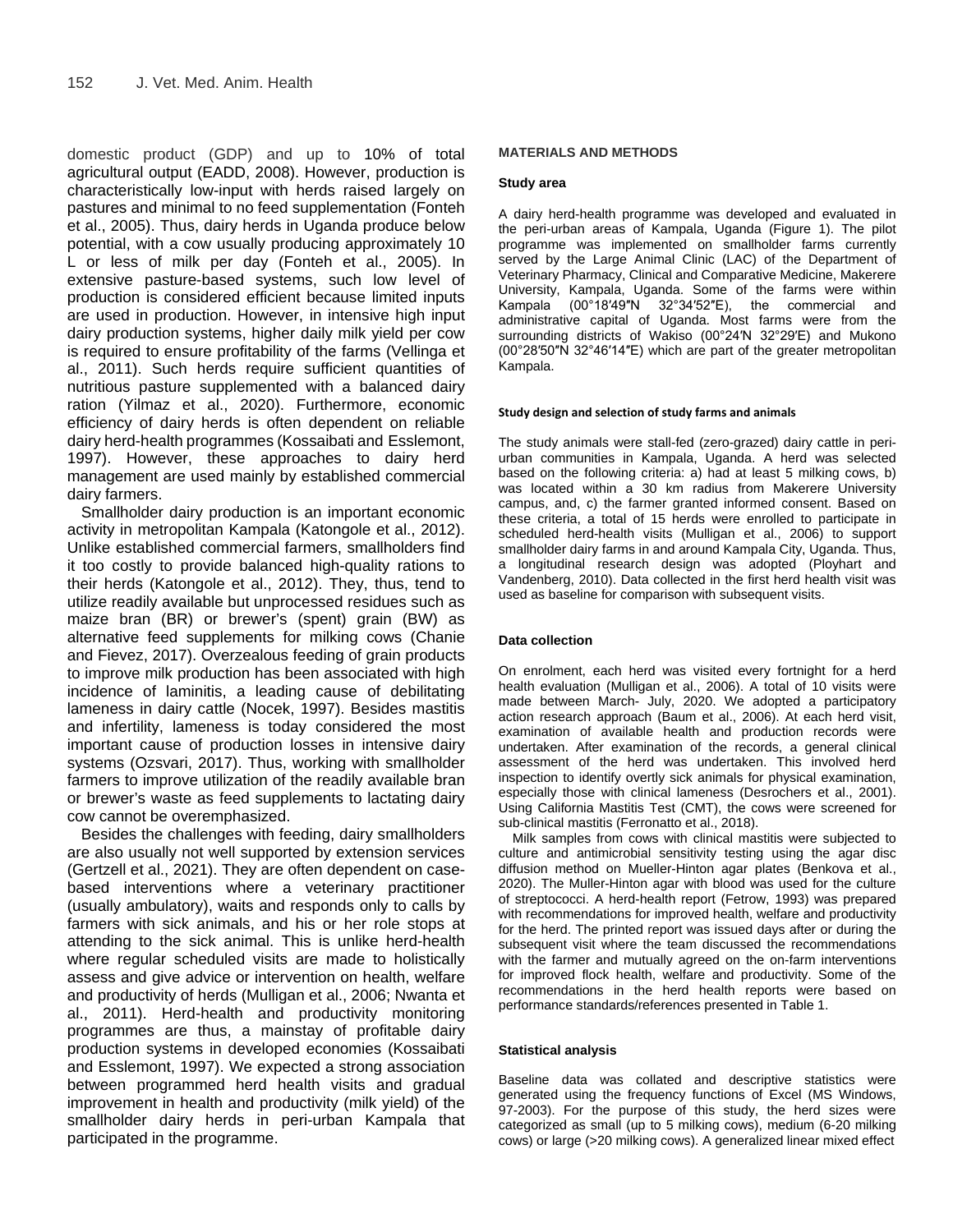

**Figure 1.** Map of Uganda showing Kampala metropolitan area. Retrieved 6<sup>th</sup> August, 2021 from https://infrastructuretransparency.org/cost-impactwakisodistrict/

model (GLME) was constructed with milk yield per cow per day as the response (dependent) variable, and feed supplementation, herd lameness, sub-clinical mastitis and scheduled herd health visits as fixed (independent) variables (Crawley, 2013). Since each farm was assessed following 10 consecutive fortnightly visits, the farm identity was considered a random factor in the GLME models (Bates et al., 2014). Being a longitudinal study, baseline data (first/initial visit) was used as reference/control for comparing changes in milk production, lameness and mastitis following repeated herd health visits. Mean variations form the likelihood tests (t-values) were tabulated at 95% confidence level (p≤0.05).

# **RESULTS**

## **Dairy herd characteristics and feeding practices**

A total of 159 cows in 15 participating herds were involved in the pilot herd-health programme. The farms (100%) had Holstein Friesian or their crosses as milking cows. Some herds however, had other breeds besides the Friesen (Table 1). The herds (86%) were small to medium (5-20 milking cows) in size. Daily milk yield was 10 L or less per cow in most (53%) herds. Freshly cut

Napier (*P. purpureum)* grass (75%) was the main forage fed, though some farmers used hay (45%) or silage (15%). Maize bran (75%) and brewer's (spent) grain (45%) was fed in unspecified amounts to supplement pasture feeds.

## **Record of common diseases, tick control and antimicrobial susceptibility profile on farms**

Available on-farm clinical/treatment records showed that 80% of the herds had had at least a case of East coast fever (ECF) by the time of this study. Likewise, 40% and 15% of the herds had clinical records of lumpy skin disease (LSD), foot and mouth disease (FMD), and brucellosis, respectively. In at least 85% of the herds, the status of brucellosis, tuberculosis and mastitis was unknown. Herds were vaccinated against East coast fever (45%), and foot and mouth disuses (15%) only (Figure 2). The control of ectoparasites, especially ticks on most (70%) farms was through weekly application of pyrethroid-organophosphate co-formulated acaricides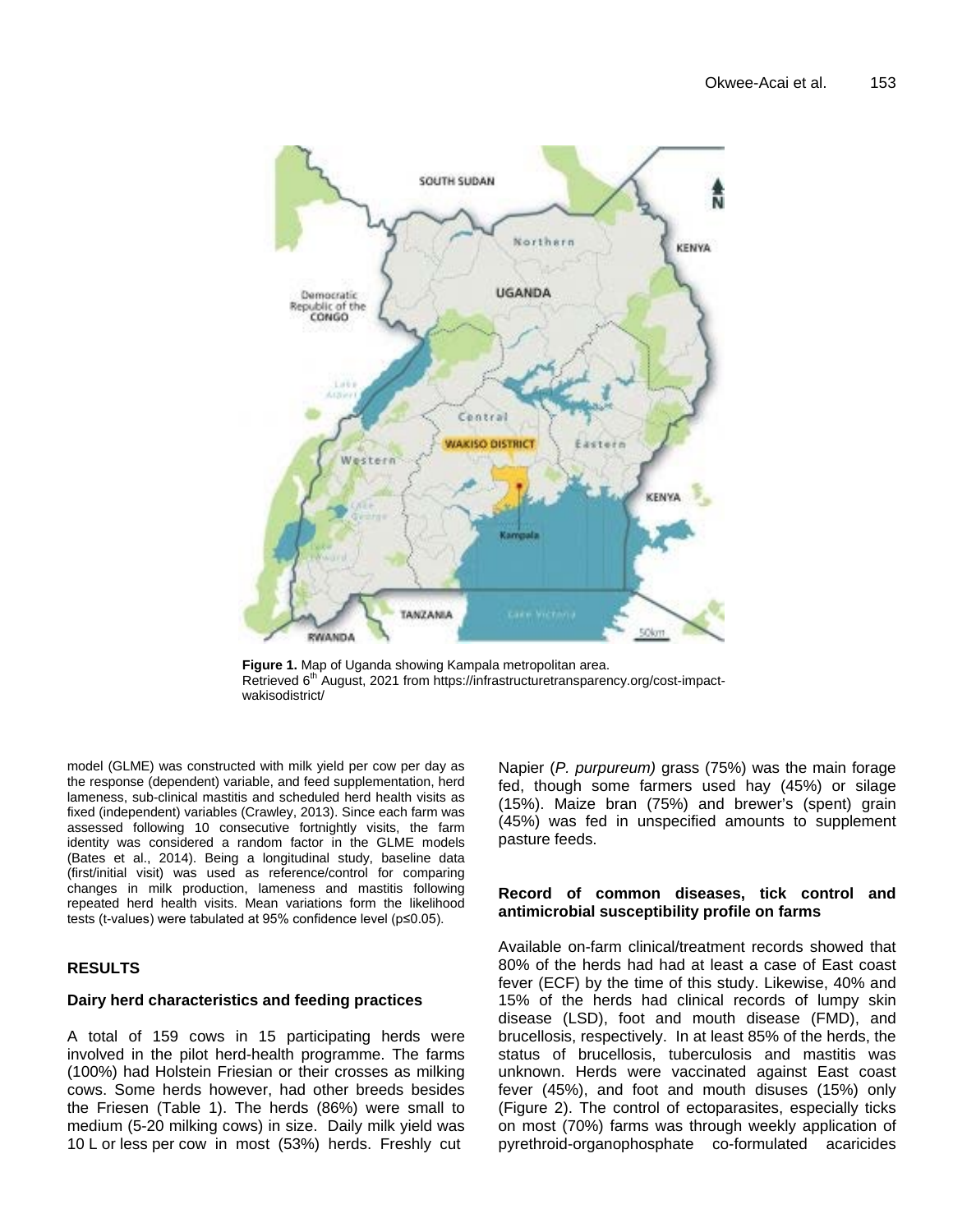| <b>Herd characteristic</b>                                                 | <b>Categories</b>                                                  | Percentage<br>of farms (%) | Recommended/standard                                                            |  |  |
|----------------------------------------------------------------------------|--------------------------------------------------------------------|----------------------------|---------------------------------------------------------------------------------|--|--|
| Breed of milking cows (had at<br>least 1<br>animal of the breed<br>listed) | <b>Holstein Friesen</b>                                            | 100                        |                                                                                 |  |  |
|                                                                            | Jersey                                                             | 30                         |                                                                                 |  |  |
|                                                                            | Guernsey                                                           | 40                         | All except Ankole (Kugonza et al., 2011*)                                       |  |  |
|                                                                            | Ayrshire                                                           | 5                          |                                                                                 |  |  |
|                                                                            | Ankole                                                             | 10                         |                                                                                 |  |  |
| Number of milking cows                                                     | Up to 5 milking cows                                               | 33                         | >5 cows (Krpalkova et al., 2016**)                                              |  |  |
|                                                                            | 06-20 milking cows                                                 | 53                         |                                                                                 |  |  |
|                                                                            | More than 20 milking cows                                          | 14                         |                                                                                 |  |  |
| Mean daily milk yield per cow<br>(litres)                                  | Up to 10 litres/day<br>11-20 litres/day<br>More than 20 litres/day | 53<br>40<br>7              | At least 20 litres/day (King et al., 2006***)                                   |  |  |
| Major type of fodder for dairy<br>herds                                    | Fresh Napier grass (cut curry)                                     | 75                         |                                                                                 |  |  |
|                                                                            | Hay (cloris/brachiaria)                                            | 35                         |                                                                                 |  |  |
|                                                                            | Crop residues/peels (banana,<br>cassava, potatoes)                 | 30                         | brachiaria<br>Napier,<br>Cloris<br>Fresh<br>or<br>(Kabirizi et al., 2013 *****) |  |  |
|                                                                            | Natural pastures                                                   | 15                         |                                                                                 |  |  |
|                                                                            | Silage (maize, brachiaria)                                         | 15                         |                                                                                 |  |  |
| Supplementary feeding                                                      | Branded dairy meal (DM)<br>Maize/rice bran (BR)                    | 20<br>67                   | DM (Yilmaz et al., 2020) but BR or BW<br>on standardisation (Chanie and Fievez, |  |  |
|                                                                            | Brewer's waste (BW)                                                | 33                         | 2017*****)                                                                      |  |  |

**Table 1.** Dairy herd characteristics and feeding practices.

\*Ankole is a dual-purpose breed usually raised in free-range systems, \*\*Milk yield per cow tends to be higher in large-sized herds, \*\*\*In the tropics, a well-managed dairy cow can produce more than 20litres per day, \*\*\*\*Napier (*P. purpureum*) is a high yielding palatable fodder that may be supplemented with Cloris or Brachiaria hay or silage, \*\*\*\*\*Higher milk production requires supplementation with additional energy, protein, vitamins and minerals that can be provided together by supplements such as dairy meal but smallholders could use other component sources, such as bran or spent Brewer's waste, sunflower meal and a mineral mix.

(Figure 3). Sstaphylococcus (58%) was the commonest bacteria isolated from milk samples and were susceptible (75%) only to cephalexin (Figure 4).

### **Association between supplementation and lameness occurrence and milk yield**

Table 2 summarizes the association between supplementation, mastitis, lameness, herd size and scheduled visits on daily milk production. Cows on commercial dairy meal (DM) produced on average 15 L/cow/day while those on bran or brewer's waste supplementation produced on average 10 L/cow/day. Milk yield was thus, higher in cows on commercial dairy meal than those on brewer's waste  $(t = -4.166; p < 0.05)$ or maize bran ( $t = -4.562$ ; p<0.05).

Lameness was highest (about 35%) in herds on brewer's waste supplementation compared to those on maize bran (7%) or commercial dairy meal (<1%).

Lameness did not appear to have significant ( $t =$ 0.9200; p >0.05) association with herd daily milk yield. Mean herd prevalence of sub-clinical mastitis (SCM) was about 35% at baseline but steadily decreased to about 12% by the  $10<sup>th</sup>$  Visit. However, mastitis prevalence was not associated  $(t = 0.0064, p > 0.05)$  with milk yield. Herd health visits improved daily milk yield of herds on BW  $(t =$ 2.3695; p<0.05) and BR (t = 2.5498, p<0.05) supplementation. The prevalence of clinical lameness in herds reduced with repeated visits and the lameness reduction was associated (t = -2.0098;  $p$  <0.05) with improved daily milk yield of dairy herds. Finally, there was decrease in herd prevalence of SCM following herd health visits. This however, had no association  $(t = -1)$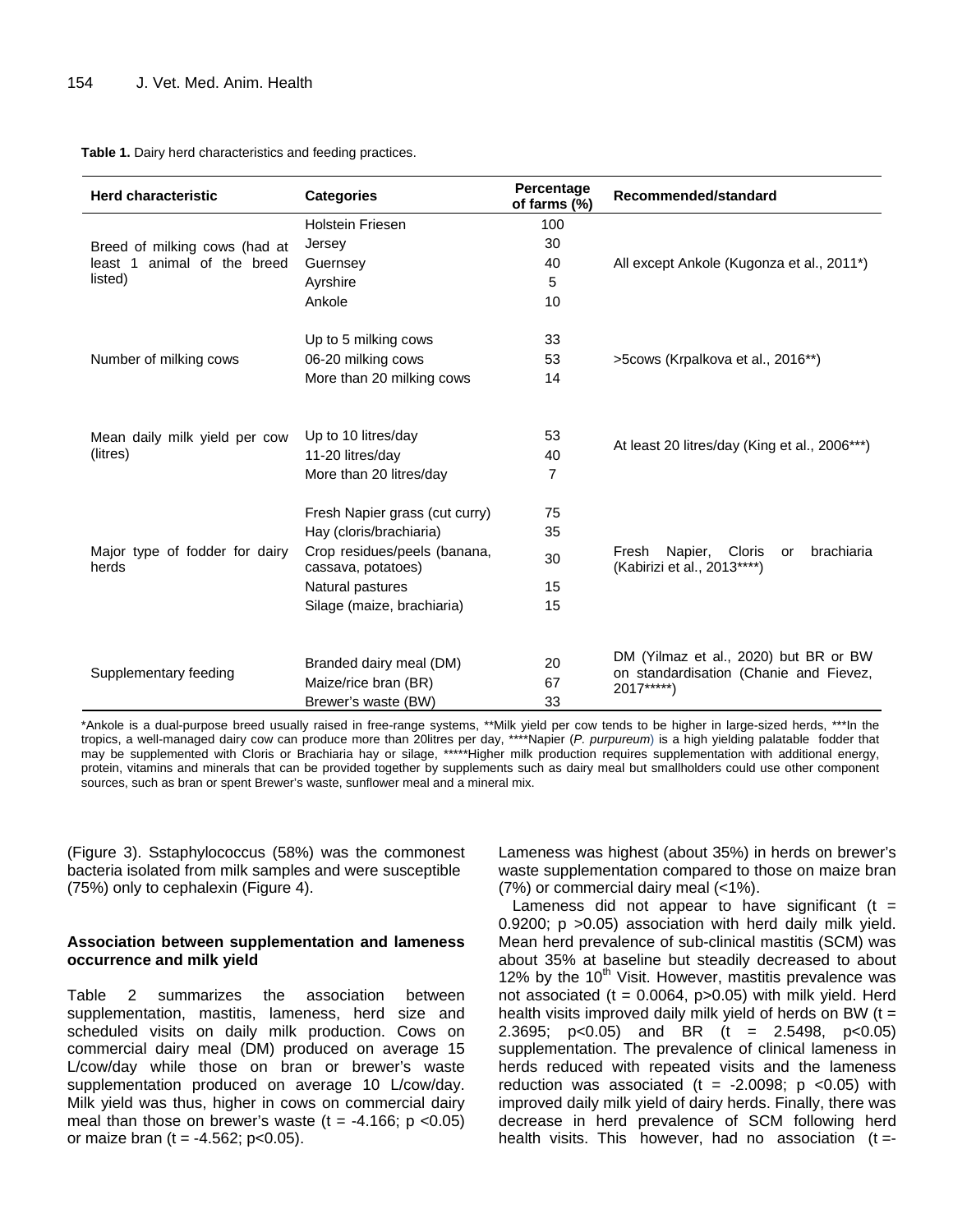

Clinical record and Vaccination ststus of diseases at baseline

Figure 2. On-farm clinical records and vaccination status of herds at baseline.



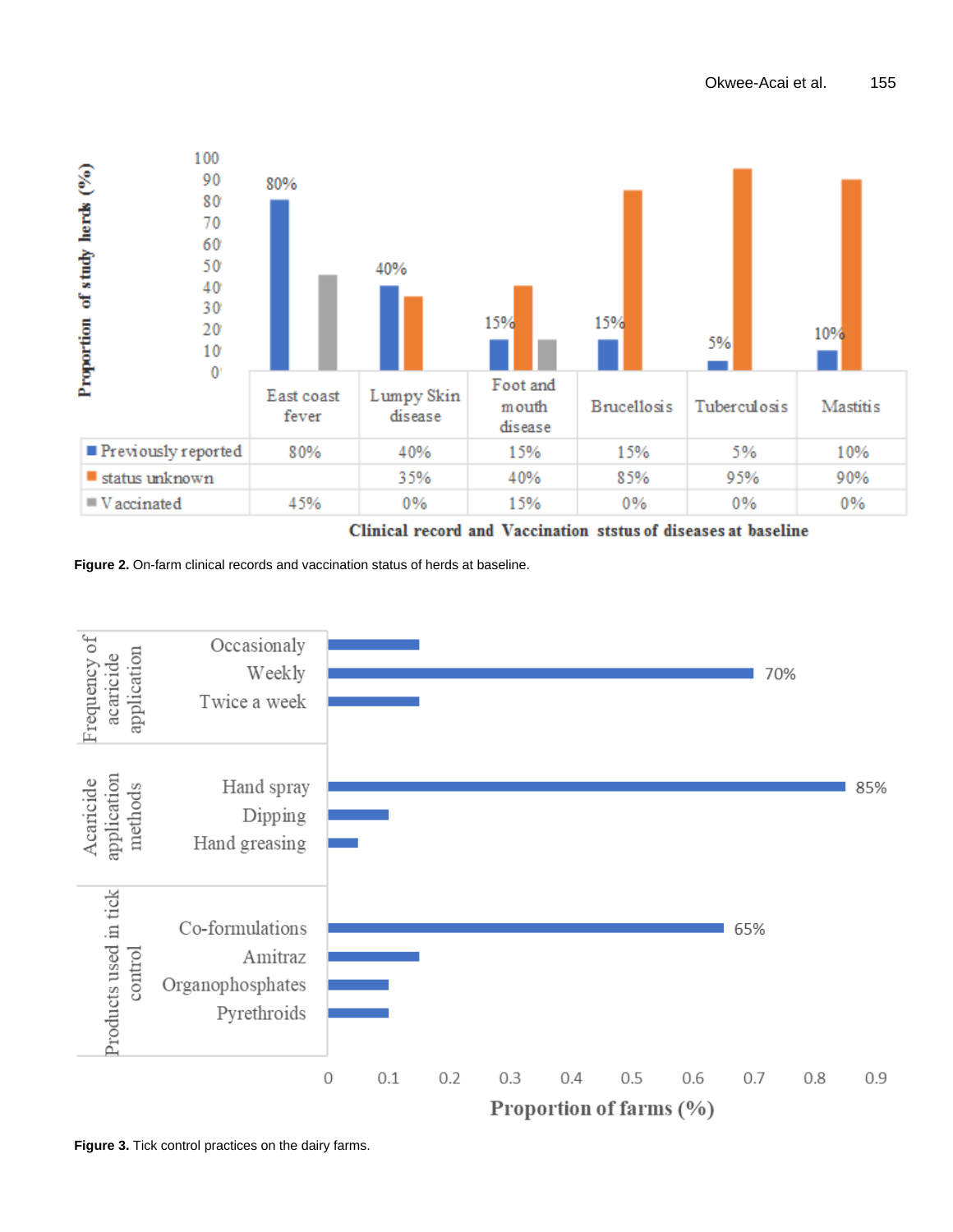

**Figure 4.** Antimicrobial susceptibility of bacteria isolated from milk samples.

**Table 2.** Association between herd supplementation, lameness, mastitis and milk yield.

| <b>Fixed effect</b>               | <b>Estimate</b> | <b>SE</b> | DF  | t-value   | p-value     |
|-----------------------------------|-----------------|-----------|-----|-----------|-------------|
| Intercept                         | 15.5810         | 1.6530    | 125 | 9.4230    | < 0.0000    |
| Supplement: Brewer's waste (BW)   | $-4.6380$       | 1.1260    | 125 | $-4.1660$ | $0.0001*$   |
| Supplement: Maize bran (BR)       | $-4.0210$       | 0.8810    | 125 | $-4.5620$ | $< 0.0001*$ |
| Sub-clinical mastitis (SCM)       | $-0.0001$       | 0.0120    | 125 | 0.0064    | 0.9915      |
| Herd lameness                     | 0.0185          | 0.0200    | 125 | 0.9200    | 0.3592      |
| Size of milking herd              | $-0.2519$       | 0.0570    | 125 | $-4.3860$ | $< 0.0001*$ |
| Scheduled herd health visit (HHV) | 0.9000          | 0.1992    | 125 | 0.7552    | 0.4515      |
| HHV and BW                        | 0.4824          | 0.2036    | 125 | 2.3695    | $0.0193*$   |
| HHV and BR                        | 0.3016          | 0.1183    | 125 | 2.5498    | $0.0120*$   |
| HHV and SCM                       | $-0.0038$       | 0.0023    | 125 | $-1.6766$ | 0.0916      |
| HHV and herd lameness             | $-0.0072$       | 0.0036    | 125 | $-2.0098$ | $0.0466*$   |

\*Significant difference (p<0.05).

1.6766, p>0.05) with daily milk production of the herds.

#### **DISCUSSION**

All of the farmers kept the Holstein Friesian or its crosses. A study by Fonteh et al. (2005) reported a similar finding. They described a model peri-urban smallholder dairy farm in Uganda typically as "*one to* 

*three milking cows of exotic breed (particularly Holstein type) are located in a stable and the management style is of the intensive type*'. The Holstein is often preferred because of its higher milk production compared to other dairy breeds (King et al., 2006) or the Ankole (Kugonza et al., 2011) which is mostly raised as a dual-purpose breed in a free-range setting. Thus, the preference by farmers should inform major interventions aimed at genetic improvement of dairy cattle productivity in Uganda.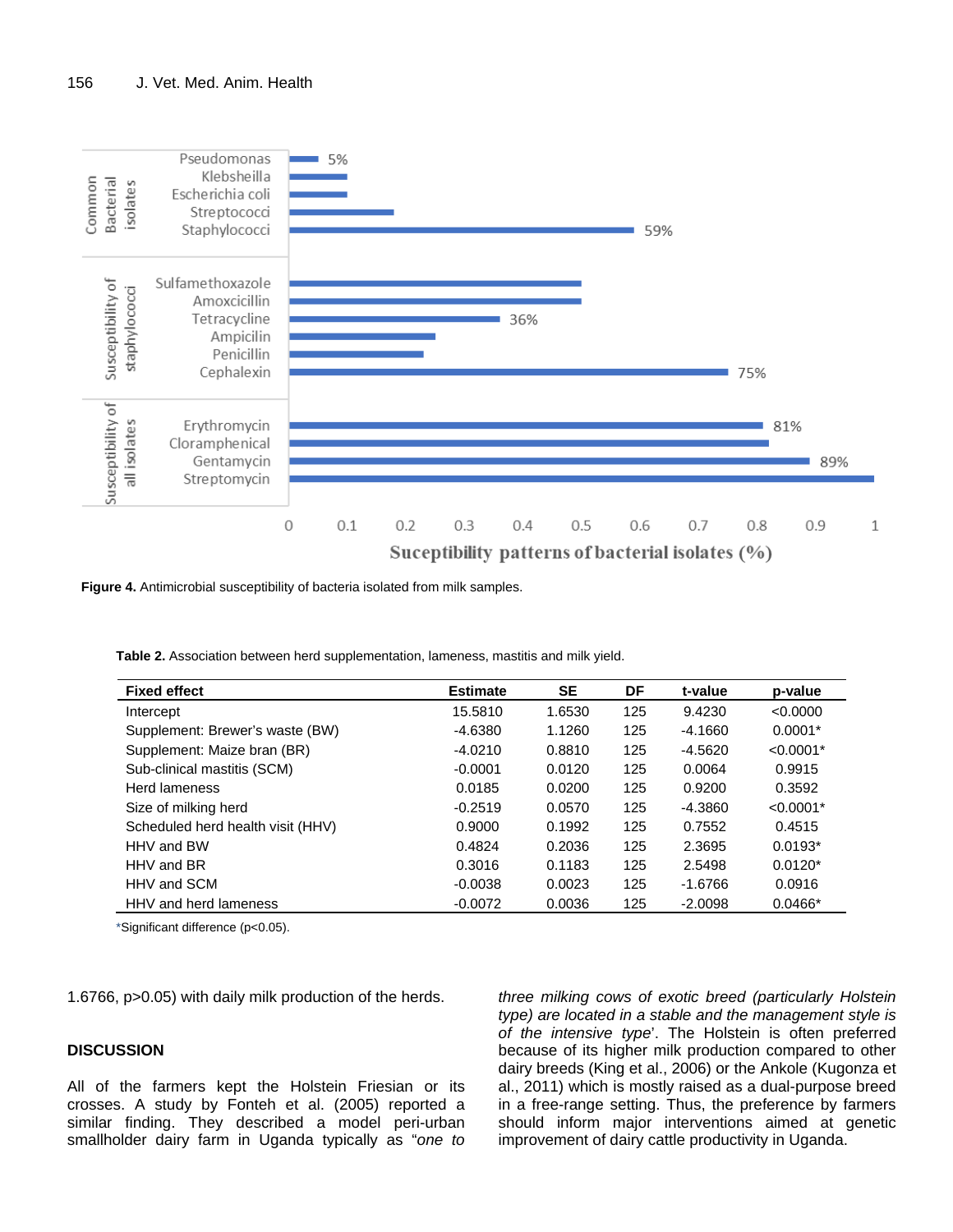In this study, most (86%) herds were small (5 or less milking cows) or medium (6-20 milking cows) sized. Fonteh et al. (2005), reported similar findings in a study to characterise dairy production in the Lake Victoria crescent. They argued that keeping small dairy herds is dictated by the small land holding by peri-urban families, who on average, own just an acre or less of land. Because of this, stall feeding is the most suitable and popular cattle-rearing system in per-urban Kampala (Katongole et al., 2012). Indeed, land fragmentation is worsening given the rapid growth of population and urbanisation in the region thus limiting opportunities for expansion of peri-urban dairy farms (Katongole et al., 2012).

For most (53%) of the herds, daily milk production per cow was 10 liters or less. Fonteh et al. (2005) similarly reported that stall-fed cow in peri-urban Uganda produces just under 10 L of milk per day. They reasoned that low milk production in the current dairy production systems in Uganda is because very few inputs are allowed into the system while a lot of products are sent out, thus creating an imbalance that render dairy productions systems less productive. A related study later recommended that farmers should introduce high yielding varieties of nutritious fodder (Kabirizi et al., 2013). This in addition to acquiring better knowledge and skills in intensive dairy cattle production, especially in feeding dairy cows for higher milk production (Kabirizi et al., 2013). It is evident therefore, that smallholder dairy farmers in peri-urban Kampala still need sustained extension, such as herd health programs for better animal nutrition and improved herd productivity.

From the farm records, East Coast Fever (ECF) was reported on 80% of the 45 herds surveyed at baseline. In a retrospective laboratory-based study, Byaruhanga et al. (2017) reported about the same prevalence (92.9%) in clinical samples submitted to a diagnostic laboratory in Makerere University, Uganda. Other earlier studies indeed confirmed that (ECF) is the most prevalent and economically devastating disease of cattle in Uganda (Ocaido et al., 2009; Vudriko et al., 2016). The disease is estimated to be responsible for nearly 90% of total disease control expenditure on farms, besides causing 30% calf-crop mortality (Ocaido et al., 2009). This finding may explain why farmers, especially in extensive grazing systems, are reluctant to introduce taurine dairy breeds but rather keep the less productive indigenous cattle, such as the Ankole breed (Kugonza et al., 2011). In this study, we observed that farmers were applying acaricides weekly for tick control. This application rate has been implicated in causing the current problem of tick acaricide resistance in Uganda (Vudriko et al., 2016). Therefore, strategic interventions for improved dairy development in Uganda should emphasize sustainable control of ticks and tick-borne diseases, especially east coast fever.

Other diseases reported were foot and mouth (FMD)

and lumpy skin (LSD), both transboundary animal diseases (TAD) that have gained endemicity in Uganda (Kerfua et al., 2018; Ochwo et al., 2019). In view of Uganda's growing milk exports, effective control measures against the TADs should be instituted at a national level to ensure safety of products currently being exported.

Staphylococci isolated from clinical mastitis cases were 75% susceptible to cephalexin but generally less than 50% susceptible to other antimicrobials (tetracyclines, penicillin and sulphonamide antimicrobials). An earlier report by Byarugaba (2004) noted that there is a high prevalence of antimicrobial resistance in Uganda with equally high possibility of cross-resistance between livestock and humans. This problem has been attributed to rampant use of antimicrobials in livestock production (Byaruhanga et al., 2017). Form this preliminary evidence, it is advisable that elaborate systemic studies be conducted to implore sustainable strategies for effective mastitis control given that antimicrobials for treatment are generally ineffective.

Most herds were supplemented on maize bran (75%) or brewer's (spent) grain (45%). This is similar to findings from previous studies on dairy cattle feeding in peri-urban Kampala (Okwee-Acai et al., 2004; Katongole et al., 2012). Okwee-Acai et al. (2004) particularly noted that brewer's waste is often fed in excessive quantities, and they associated this practice with the observed high incidence of laminitis amongst dairy cows. They argued that farmers lack knowledge on efficient utilization of bran and/or brewer's waste for improved milk production. Excessive intake of carbohydrates (grain overload) is the leading cause of claw lesions and associated production losses in intensive dairy management systems (Nocek, 1997). Therefore, peri-urban smallholder dairy producers in Uganda still require sustained training and provision of technical information on rational utilisation of readily available grain resources for improved dairy production. In this study, we noted that milk yield was higher in cows on commercial dairy meal than those on brewer's waste  $(t = -4.166; p < 0.05)$  or maize bran; BR  $(t = -4.562;$ p<0.05). Though pre-liminary, this observation augments the long-held principle that on dairy farms, nutritional management, including rational grain feeding is the most important determinant of herd productivity (Chanie and Fievez, 2017; Yilmaz et al., 2020). This is why dairy herd health practitioners often work with individual farmers to promptly identify and address on-farm health, welfare and husbandry challenges, including nutrition (Mulligan et al., 2006; Butler et al., 2008). Herd health practice is the default extension approach in highly developed diary production systems globally (Kristensen and Jakobsen, 2011). Although a controlled trial is needed to provide

stronger evidence, it can be suggested from the current findings that development of intensive dairy production in Uganda still needs a sustained farmer education. The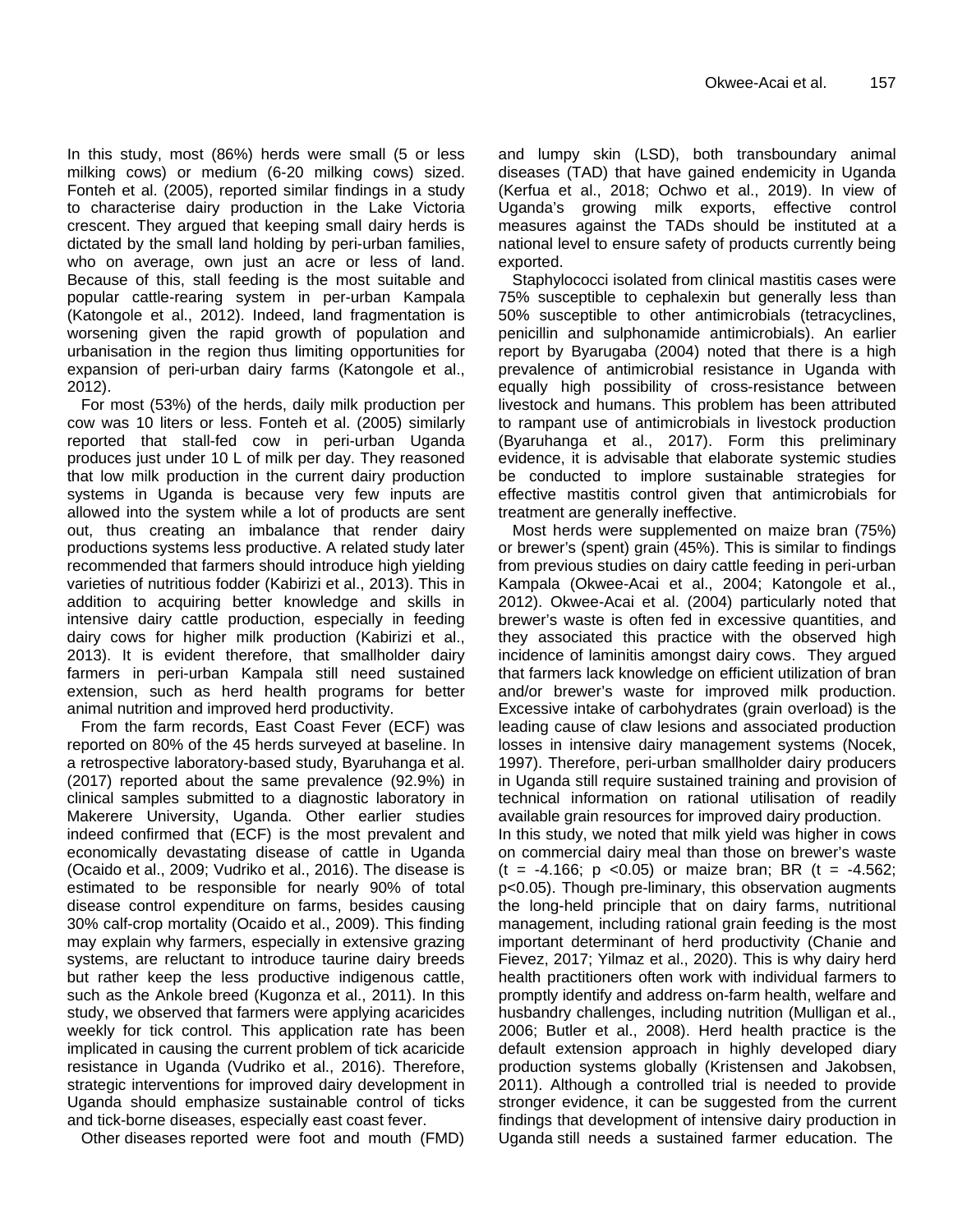sustained extension could particularly take a herd health approach to improved dairy cow nutrition for higher herd productivity.

There was decrease in herd prevalence of SCM following herd health visits. This however, had no association (t=-1.6766, p>0.05) with daily milk production of the herds. This result, suggests that though prevalent, sub-clinical mastitis did not directly cause production losses. The finding agrees with Dillon et al. (2015) who reported that in dairy cattle herds, productivity losses associated with sub-clinical mastitis is usually about 2% only. They noted that control measures to reduce the prevalence of sub-clinical mastitis are not aimed at improving production *per se* but are quality measures to meet quality standards (the required somatic cell count) at bulking centres. Most significant losses due to SCM results from milk rejection at bulking centres or processing plants where quality standards are enforced (Sharif and Mohammad, 2009). Such rejections cause farmers to enforce strict mastitis control measures such as regular screening, teat dipping and dry-cow therapy (Sharif and Mohammad, 2009). The treatment and control measures instituted that are responsible for nearly 80% of economic losses attributable to mastitis (Dillon et al., 2015). In Uganda, peri-urban smallholder farmers sell raw milk directly to neighbours or nearby trading centres where quality standards are not enforced (Kirembe, 2000). However, this result points out the potential of herd health in ensuring herd level reduction in mastitis prevalence which is essential in production of wholesome and quality milk.

Lameness was highest (about 35%) in herds on brewer's waste (BR) supplementation compared to those on maize bran (7%) or commercial dairy meal (<1%). However, with repeated visits, the prevalence of herd lameness steadily declined while milk yield significantly (t  $= -2.0098$ ; p <0.05) increased. A survey by Okwee-Acai et al. (2004) earlier established that feeding of brewer's waste to zero-grazed dairy cows in Uganda strongly predisposed to the occurrence of claw lesions and lameness. They emphasised the need for a sustained farmer education to ensure rational utilisation of highly fermentable carbohydrate feed resources such as brewer's waste. Lameness, mastitis and infertility, the socalled dairy production diseases, are traditionally known to be the leading causes of production loses in dairy herds (Kossaibati and Esslemont, 1997; Hogeveen et al., 2019). Undoubtedly, economic efficiency of intensive dairy production depends largely on effective control of production diseases, usually through herd health programs (Mulligan et al., 2006).

# **Conclusion**

Although a controlled trial is needed to provide stronger

evidence, overall, we conclude that peri-urban dairy herds in Uganda are producing below their potential due to onfarm challenges of nutrition and diseases such as East coast fever. Therefore, strategic interventions for dairy development in Uganda should emphasize farmer support for improved dairy cow feeding and the control of disease conditions such as lameness and east coast fever.

## **CONFLICT OF INTERESTS**

The authors have not declared any conflict of interests.

## **ACKNOWLEDGMENTS**

This research was funded by the government of the Republic of Uganda through the Makerere University Research and Innovations Fund (MAK-RIF). The authors are grateful to Joseph Ouma, Simon Onyait, Paul Semazzi, Christine Kesiime and Barbra Akello Adiama for their support during planning and execution of this study and the authors are equally indebted to all dairy farmers who consented to participate in this pilot dairy herd programme.

#### **REFERENCES**

- Bates DM, Machler M, Bolker B, Walker S (2014). Fixing linear mixedeffect models using lme4. Journal of statistical software 67(1): http://dx.doi.org/10.18637/jss.v067.i01
- Baum F, MacDougall C, Smith D (2006). Participatory Action Research. Journal of Epidemiology and Community Health 60(10):854-857.
- Benkova M, Soukup O, Marek J (2020). Antimicrobial susceptibility testing: Currently used methods and devices, and the near future in clinical practice. Journal of Applied Microbiology 129(4):806-822. https://doi.org/10.1111/jam.14704
- Butler EA, Jensen WF, Johnson RE, Scott JM (2008). Grain overload and secondary effects as potential mortality factors of moose in North Dakota. Alces 44:73-79
- Byarugaba DK (2004). Antimicrobial resistance in developing countries and responsible risk factors. International Journal of Antimicrobial Agents 24(2):105-110.
- Byaruhanga J, Tayebwa DS, Eneku W, Afayoa M, Mutebi F, Ndyanabo S, Kakooza S, Okwee-Acai J, Tweyongyere T, Wampande E, Vudriko P (2017). Retrospective study on cattle and poultry diseases in Uganda, International Journal of Veterinary Science and Medicine 5(2):168-174. https://doi.org/10.1016/j.ijvsm.2017.07.001
- Chanie D, Fievez V (2017). Review on preservation and utilization of wet brewery spent grain as concentrate replacement feed for lactating dairy cows. Journal of Animal Health and Production 5(1):10-13. http://dx.doi.org/10.14737/journal.jahp/2017/5.1.10.13
- Crawley MJ (2013). Mixed-effects models, In: The R Book,  $2^{n\alpha}$  Edition, Wiley and Sons Ltd, West Sussex, United Kingdom, pg 681-714, retrieved  $10^{\text{th}}$  July. 2021 from retrieved  $10^{th}$  July, 2021 from https://www.cs.upc.edu/~robert/teaching/estadistica/TheRBook.pdf
- Desrochers A, Anderson DE, Guy J (2001). Lameness examination in cattle. Veterinary Clinics of North America: Food Animal Practice 17(1):39-521.
- Dillon EJ, Hennessy T, Cullinan J (2015). Measuring economic impact of improved control of sub-clinical mastitis in Irish dairy herds. The Journal of Agricultural Science 154(4):666-675.